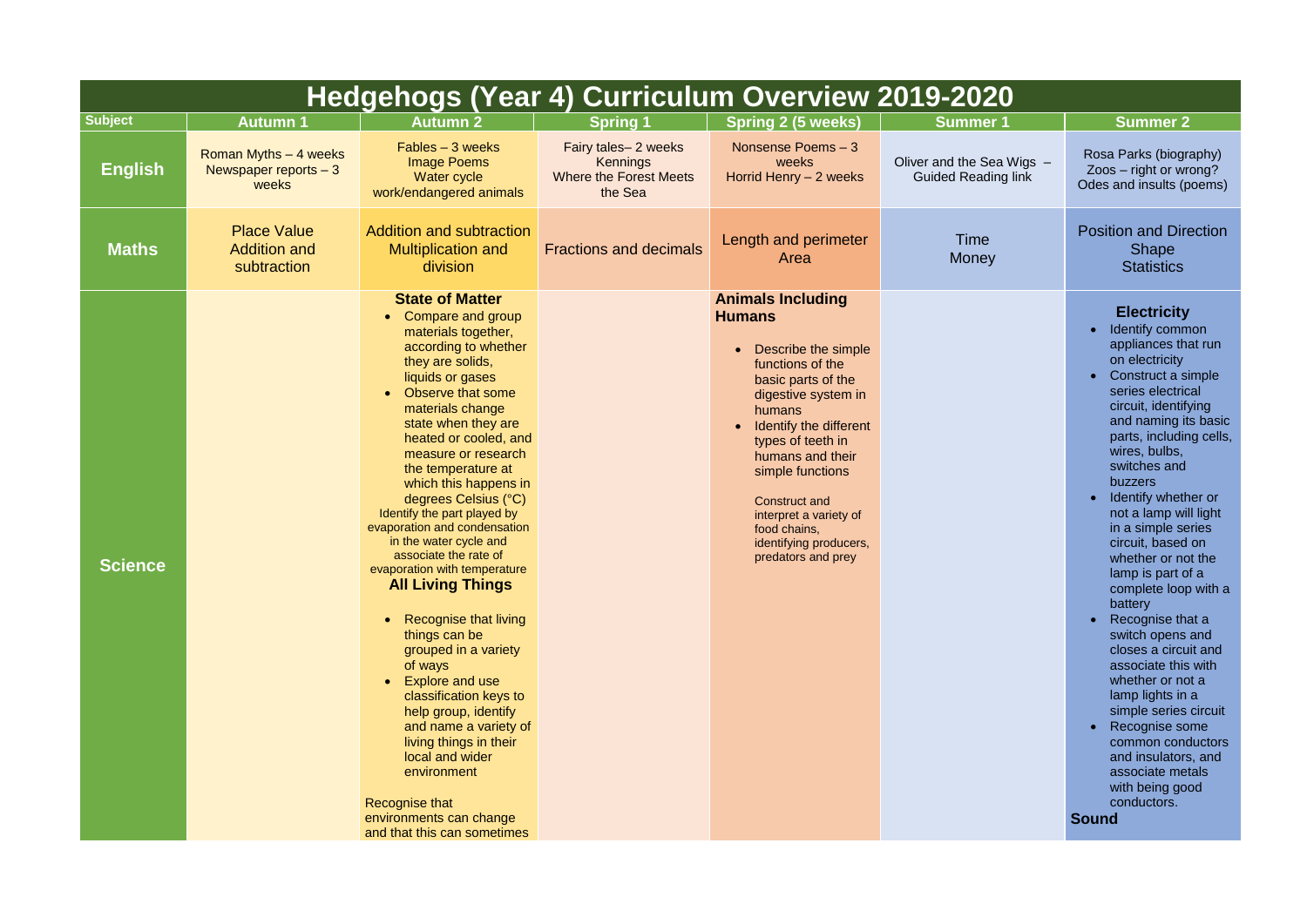|                                                                                                                                                               | $\bullet$<br>$\bullet$<br>$\bullet$ | <b>Identify how sounds</b><br>are made,<br>associating some of<br>them with something<br>vibrating<br>Recognise that<br>vibrations from<br>sounds travel<br>through a medium to<br>the ear<br><b>Find patterns</b><br>between the pitch of<br>a sound and features<br>of the object that<br>produced it<br><b>Find patterns</b><br>between the volume<br>of a sound and the<br>strength of the<br>vibrations that<br>produced it.<br>Recognise that<br>sounds get fainter as<br>the distance from the<br>sound source<br>increases |
|---------------------------------------------------------------------------------------------------------------------------------------------------------------|-------------------------------------|------------------------------------------------------------------------------------------------------------------------------------------------------------------------------------------------------------------------------------------------------------------------------------------------------------------------------------------------------------------------------------------------------------------------------------------------------------------------------------------------------------------------------------|
| noes, Mountains,<br>quakes<br>Describe and<br>understand key<br>aspects of physical<br>geography,<br>including:<br>mountains,<br>volcanoes and<br>earthquakes |                                     |                                                                                                                                                                                                                                                                                                                                                                                                                                                                                                                                    |
| <b>Miss Cuin</b>                                                                                                                                              |                                     | <b>Miss Cuin</b>                                                                                                                                                                                                                                                                                                                                                                                                                                                                                                                   |

|              |                                                                                                               | pose dangers to living<br>things. |                                                                                                                                                                                                                                                                                                                                         |                  |                                                                                                                                                                                         | ldentify how:<br>$\bullet$<br>are made,<br>associating s<br>them with so<br>vibrating<br>Recognise th<br>$\bullet$<br>vibrations fro<br>sounds trave<br>through a me<br>the ear<br><b>Find patterns</b><br>$\bullet$<br>between the<br>a sound and<br>of the object<br>produced it<br><b>Find patterns</b><br>$\bullet$<br>between the<br>of a sound ar<br>strength of th<br>vibrations tha<br>produced it.<br>Recognise th<br>$\bullet$<br>sounds get fa<br>the distance<br>sound source<br>increases |
|--------------|---------------------------------------------------------------------------------------------------------------|-----------------------------------|-----------------------------------------------------------------------------------------------------------------------------------------------------------------------------------------------------------------------------------------------------------------------------------------------------------------------------------------|------------------|-----------------------------------------------------------------------------------------------------------------------------------------------------------------------------------------|--------------------------------------------------------------------------------------------------------------------------------------------------------------------------------------------------------------------------------------------------------------------------------------------------------------------------------------------------------------------------------------------------------------------------------------------------------------------------------------------------------|
| <b>Topic</b> | <b>All about the Romans</b><br>Pupils should be taught<br>about the Roman empire<br>and its impact on Britain |                                   | <b>Somewhere to settle</b><br>• Describe and<br>understand key<br>aspects of human<br>geography,<br>including: types of<br>settlement and land<br>use, economic<br>activity including<br>trade links, and the<br>distribution of<br>natural resources<br>including energy,<br>food, minerals and<br>water<br><b>Around the</b><br>world |                  | <b>Volcanoes, Mountains,</b><br><b>Earthquakes</b><br>• Describe and<br>understand key<br>aspects of physical<br>geography,<br>including:<br>mountains,<br>volcanoes and<br>earthquakes |                                                                                                                                                                                                                                                                                                                                                                                                                                                                                                        |
| <b>Music</b> | <b>Miss Cuin</b>                                                                                              | <b>Miss Cuin</b>                  | <b>Miss Cuin</b>                                                                                                                                                                                                                                                                                                                        | <b>Miss Cuin</b> | Miss Cuin                                                                                                                                                                               | <b>Miss Cuin</b>                                                                                                                                                                                                                                                                                                                                                                                                                                                                                       |